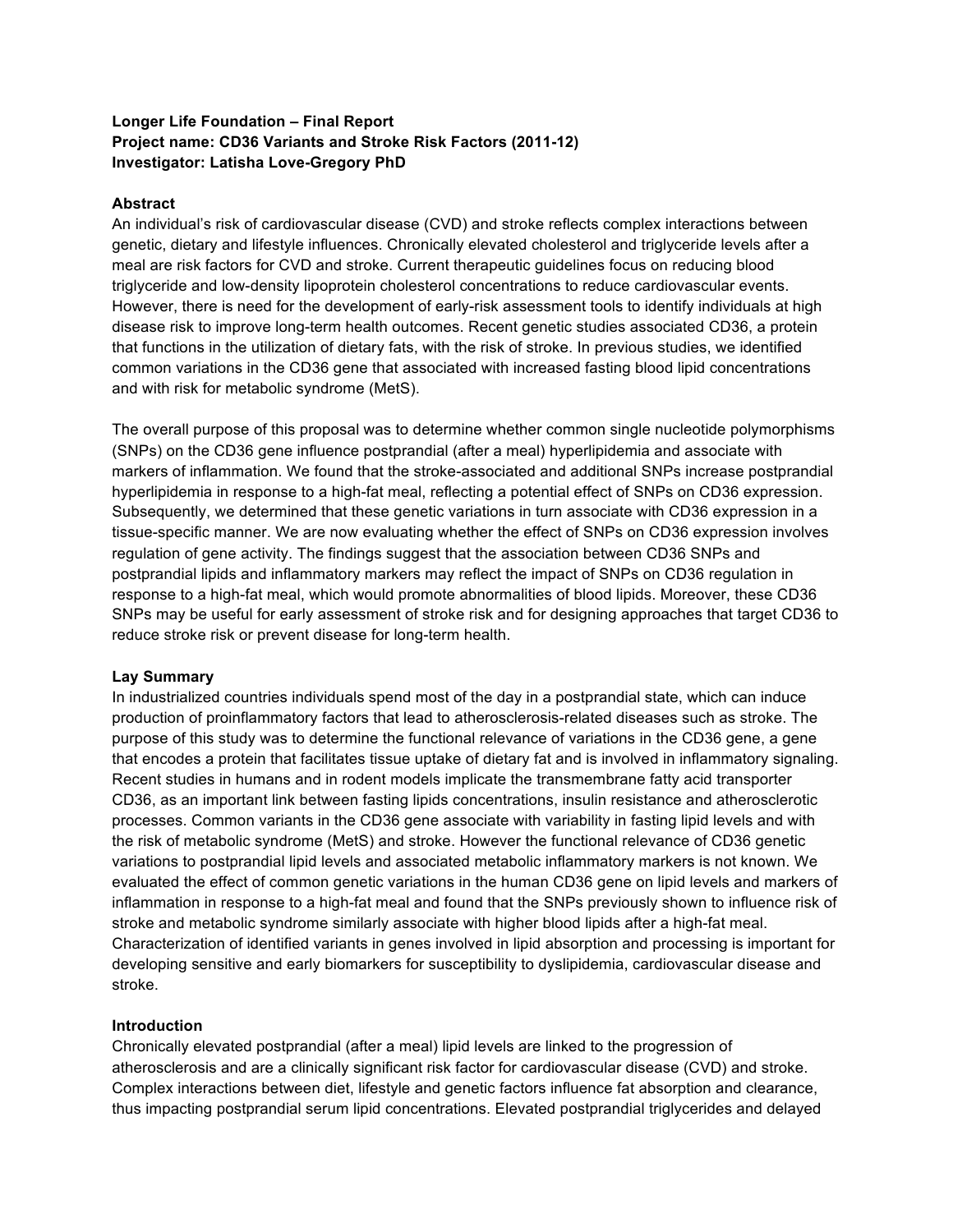chylomicron clearance induce systemic inflammation and are risk factors for coronary artery disease (CAD) [1, 2]. The transmembrane fatty acid transporter, CD36, functions in the uptake of fatty acids and plays an important but incompletely understood role in lipid metabolism in humans, particularly in dietary fat intake, lipid utilization, and inflammatory signaling. In addition, CD36 is also involved in prostaglandin formation from arachidonic acid [3]. Rodent models of CD36 deficiency show elevated triglycerides after a meal and increased intestinal output of small chylomicrons [4, 5]. Findings in CD36-null mice on a 12 week western diet, however, showed reduced expression of proinflammatory cytokines supportive of a proatherogenic role of CD36 [6] under hyperlipidemic conditions.

Common genetic variations in the CD36 gene have been consistently shown to associate with fasting lipid levels, MetS and, more recently, with stroke in humans [7, 8]. Our published studies on humans identified associations between CD36 SNPs and blood VLDL and HDL [9]. However, whether common CD36 SNPs that impact CD36 expression or fasting lipid levels also influence postprandial lipids (meaning the absorption and handling of fat by tissues) remains unknown. Furthermore, these disease associations support pleiotropic effects (one gene having effects on multiple traits) of CD36 in lipid metabolism and inflammatory signaling.

### **Methods**

*Subjects:* Selected CD36 SNPs from subjects participating in the Genetics of Lipid-Lowering and Diet Network (GOLDN) Study, an NIH-funded study in which Washington University in St. Louis takes part, were analyzed to examine the relationship between SNPs in CD36 on postprandial lipids and inflammatory markers. The GOLDN Study is unique because to date, it is the largest (n=1072) postprandial lipid study to use a standardized acute fat load followed by three weeks of fenofibrate treatment, and the use of nuclear magnetic resonance (NMR) technology to characterize lipoprotein particle size subclasses [10]. Briefly, metabolic responses were measured before and after three weeks of subject fenofibrate treatment to the ingestion of a high-fat milk shake containing 700 calories/m2 of body surface area (3% derived from protein, 14% from carbohydrate, and 83% from fat), with a cholesterol content of 240 mg and a ratio of polyunsaturated to saturated fat of 0.06. Participants were instructed to consume the milk shake within 15 minutes.

*Statistical Analysis:* The association tests between common CD36 haplotype-tag SNPs and lipid-loading factors followed by selected single trait analysis were implemented in SAS data analytics software and performed using linear mixed effect models. Analyses were tested for population stratification and corrected for familial relationships and covariates (age and gender). Additive effects of each SNP were tested to determine whether it was significantly different from zero. Associations were considered significant at a threshold of  $p = ≤ 0.007$ .

### **Results**

Table 1 shows the characteristics of the GOLDN subjects (n=1072) and the postprandial lipid levels. To determine potential pleiotropic effects of CD36 SNPs on NMR-derived lipoprotein concentrations and particle characteristics, SNPs were tested for association with factor scores [11]. Several of the SNPs support pleiotropic effects of CD36 on lipoprotein concentrations and particle size (Table 2). As shown in Table 2, multiple common SNPs (minor allele frequency >5% in the general population) were associated with latent lipid loading factors at fasting, 3.5 and 6.0 hour time points. Subsequently, selected SNPs were tested for single-trait analyses (Table 3). The SNP rs7755 A-allele associated with increased total and LDL cholesterol at 0, 3.5 and 6.0 hours, and showed an effect on chylomicron levels and VLDL size at 6.0 hours (Table 3). SNP rs7755 is located in an alternative 3'UTR of the CD36 gene and resides in a predicted miRNA recognition element. SNP rs1761665 showed similar effects on blood lipids at baseline,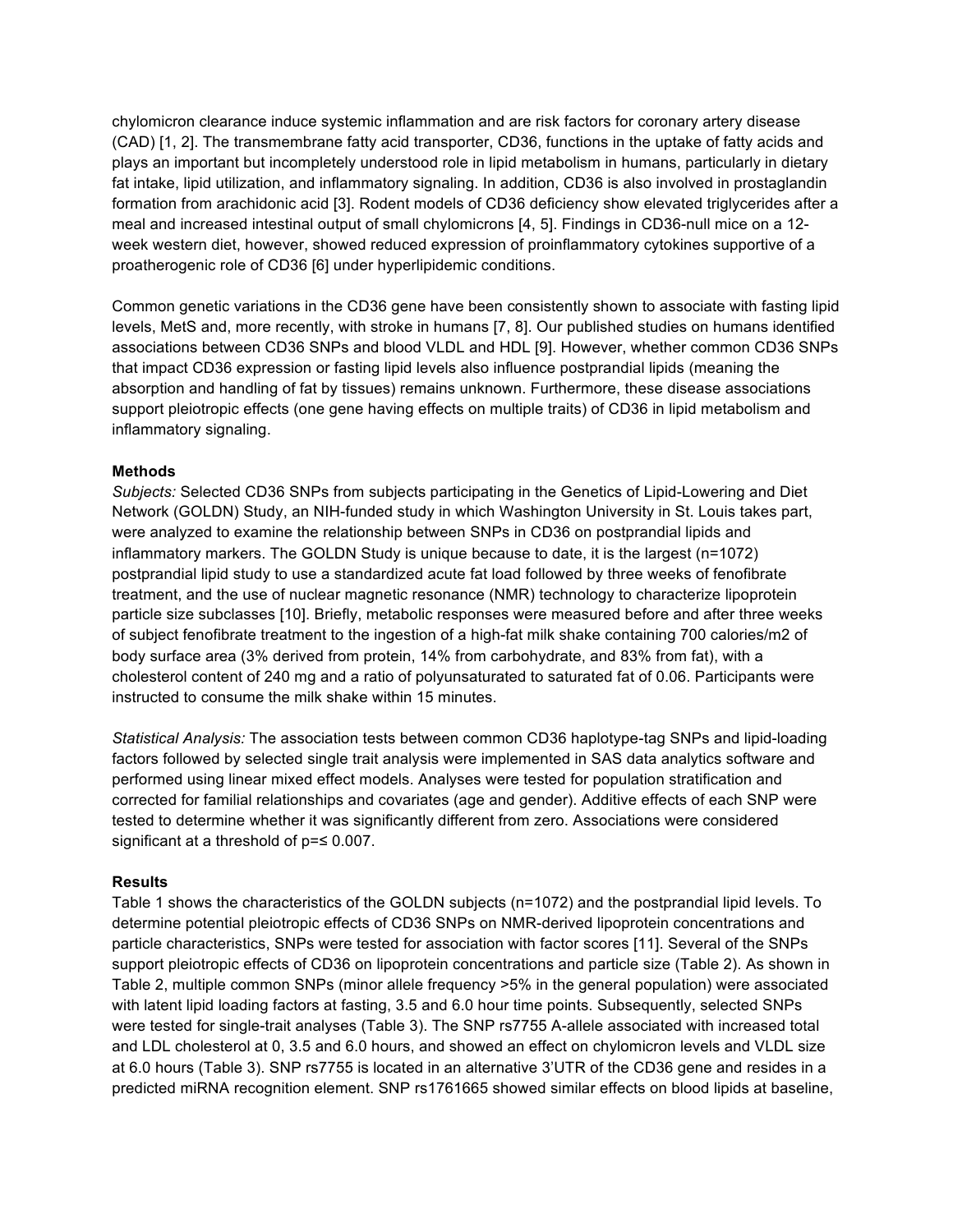3.5 and 6.0 hours after the fat challenge. SNP rs1761665 is strongly linked with SNP rs1761667 (r2 >0.80)] in Caucasian populations.

Rs1761667 was previously reported to associate with free FA levels and CD36 expression in platelets and monocytes [9, 12]. The three-week fenofibrate treatment blunted these effects (data not shown), suggesting potential regulatory effects of SNPs on CD36 in response to high-fat meal conditions. We also identified multiple SNPs proximal to the most upstream 5'UTR (data not shown) that were associated with triglyceride uptake and clearance after the milkshake was given.

Tests for association with circulating pro-inflammatory cytokines (hsCRP, TNFA, MCP1, IL2, IL6, adiponectin) in 250 subjects participating in the GOLDN Study showed only a relationship between a SNP (rs17246831, minor allele frequency 8%; p=0.0001) near the most upstream alternative 5'UTR and serum IL-2. The most upstream 5'UTR of CD36 (i.e. Exon 1D) is abundantly expressed in endothelial cells.

| Table 1. Demographics and Mean (SD) lipid<br>profile of the GOLDN Study population |                   |  |  |  |  |
|------------------------------------------------------------------------------------|-------------------|--|--|--|--|
| N                                                                                  | 1117              |  |  |  |  |
| Age (yrs)                                                                          | 48.5              |  |  |  |  |
| Gender (%F)                                                                        | 52.7              |  |  |  |  |
| BMI $(\overline{\text{kg/m}^2})$                                                   | $28.3 \pm 5.6$    |  |  |  |  |
| LDL (mg/dL)                                                                        |                   |  |  |  |  |
| Fasting                                                                            | $116.5 \pm 31.9$  |  |  |  |  |
| 3.5 hr postprandial                                                                | $118.6 \pm 32.7$  |  |  |  |  |
| 6.0 hr postprandial                                                                | $121.4 \pm 32.7$  |  |  |  |  |
| <b>HDL</b>                                                                         |                   |  |  |  |  |
| Fasting                                                                            | $45.5 \pm 13.5$   |  |  |  |  |
| 3.5 hr postprandial                                                                | $45.6 \pm 14.1$   |  |  |  |  |
| 6.0 hr postprandial                                                                | $48.2 \pm 14.3$   |  |  |  |  |
| Cholesterol                                                                        |                   |  |  |  |  |
| Fasting                                                                            | $183.7 \pm 38.6$  |  |  |  |  |
| 3.5 hr postprandial                                                                | $18.5 \pm 40$     |  |  |  |  |
| 6.0 hr postprandial                                                                | $192.4 \pm 41.2$  |  |  |  |  |
| Triglycerides                                                                      |                   |  |  |  |  |
| Fasting                                                                            | $143.2 \pm 31.9$  |  |  |  |  |
| 3.5 hr postprandial                                                                | $223.3 \pm 139.4$ |  |  |  |  |
| 6.0 hr postprandial                                                                | $205.0 \pm 156.6$ |  |  |  |  |
| Insulin (mU/L)                                                                     | $13.7 \pm 8.2$    |  |  |  |  |
| Glucose (mg/dL)                                                                    | $101.5 \pm 19$    |  |  |  |  |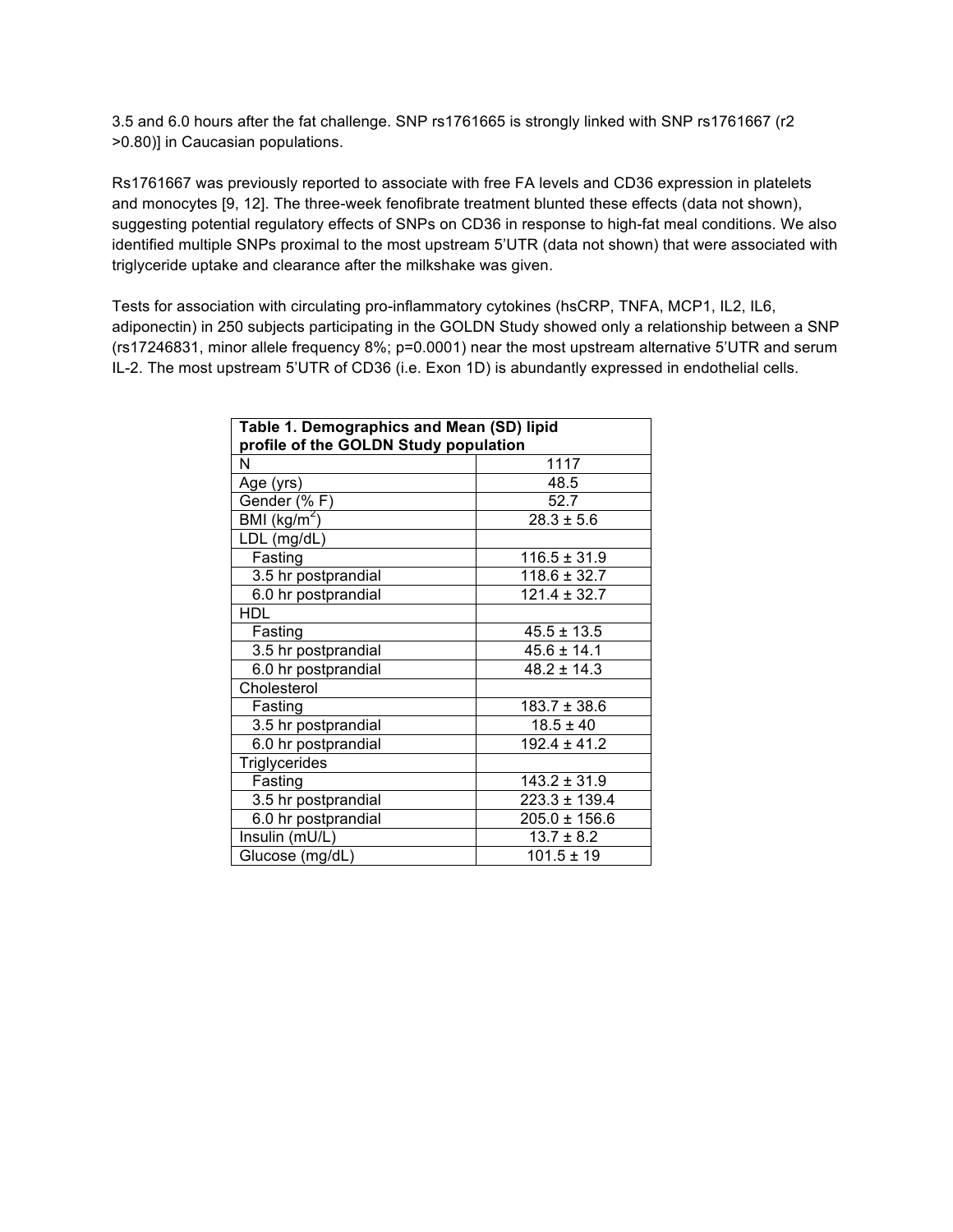| Table 2. Association between representative CD36 SNPs with Pre and Postprandial latent lipid<br>factor loading in response to a high-fat meal challenge |                  |                 |               |          |                     |  |  |  |  |
|---------------------------------------------------------------------------------------------------------------------------------------------------------|------------------|-----------------|---------------|----------|---------------------|--|--|--|--|
| <b>SNP</b>                                                                                                                                              | <b>Alleles</b>   | MAF(%)          | $\beta$ (se)  | p-value  | <b>Gene Context</b> |  |  |  |  |
| Fasting Factor 2: Triglycerides, VLDL size, VLDL, Large VLDL, Medium VLDL                                                                               |                  |                 |               |          |                     |  |  |  |  |
| rs11983803                                                                                                                                              | A/G              | 4               | 0.35(0.12)    | 4.30E-03 |                     |  |  |  |  |
| rs3211869                                                                                                                                               | A/T              | $\overline{5}$  | 0.29(0.11)    | 5.20E-03 | intron              |  |  |  |  |
| rs41364549                                                                                                                                              | C/T              | 5               | 0.29(0.11)    | 6.50E-03 | intron              |  |  |  |  |
| Fasting Factor 3: LDL-cholesterol, Total Cholesterol, small VLDL                                                                                        |                  |                 |               |          |                     |  |  |  |  |
| rs7755                                                                                                                                                  | A/G              | 46              | $-0.16(0.05)$ | 1.80E-03 | $utr-3$             |  |  |  |  |
| rs1761665                                                                                                                                               | C/T              | 44              | $-0.20(0.05)$ | 9.00E-05 | intron              |  |  |  |  |
| rs1722507                                                                                                                                               | C/T              | 39              | $-0.17(0.05)$ | 1.20E-03 | intron              |  |  |  |  |
| Fasting Factor 4: Small HDL, Small VLDL, reduced VLDL size, Medium HDL                                                                                  |                  |                 |               |          |                     |  |  |  |  |
| rs799940                                                                                                                                                | A/G              | 13              | 0.25(0.08)    | 1.10E-03 |                     |  |  |  |  |
| 3.5-hr Factor 2: Triglycerides, total VLDL, chylomicrons, Large VLDL, Medium VLDL, HDL size, Large HDL                                                  |                  |                 |               |          |                     |  |  |  |  |
| rs10081383                                                                                                                                              | C/T              | 24              | 0.18(0.06)    | 3.30E-03 |                     |  |  |  |  |
| 3.5-hr Factor3: Small VLDL, Total LDL, Total Cholesterol                                                                                                |                  |                 |               |          |                     |  |  |  |  |
| rs1761665                                                                                                                                               | C/T              | 44              | $-0.17(0.05)$ | 1.60E-03 | intron              |  |  |  |  |
| rs6969989                                                                                                                                               | A/G              | 37              | $-0.15(0.05)$ | 3.80E-03 | intron              |  |  |  |  |
| 6-hr Factor 3: small VLDL, Total Cholesterol, Total Cholesterol                                                                                         |                  |                 |               |          |                     |  |  |  |  |
| rs1761665                                                                                                                                               | C/T              | 44              | $-0.15(0.05)$ | 4.30E-03 | intron              |  |  |  |  |
| rs6969989                                                                                                                                               | $A/\overline{G}$ | $\overline{37}$ | $-0.15(0.05)$ | 3.30E-03 | intron              |  |  |  |  |
| 6-hr Factor 4: VLDL size, small VLDL                                                                                                                    |                  |                 |               |          |                     |  |  |  |  |
| rs573316                                                                                                                                                | C/T              | 6               | $-0.35(0.11)$ | 1.50E-03 |                     |  |  |  |  |
| rs496617                                                                                                                                                | A/G              | 6               | $-0.36(0.12)$ | 2.10E-03 |                     |  |  |  |  |
| rs601671                                                                                                                                                | G/T              | 37              | $-0.17(0.05)$ | 9.00E-04 |                     |  |  |  |  |
| rs6467158                                                                                                                                               | C/T              | 50              | 0.15(0.05)    | 3.80E-03 |                     |  |  |  |  |

| Table 3. SNP effect on single trait postprandial lipid concentrations                                                                                                          |                 |          |              |              |          |          |  |  |  |
|--------------------------------------------------------------------------------------------------------------------------------------------------------------------------------|-----------------|----------|--------------|--------------|----------|----------|--|--|--|
| <b>SNP</b>                                                                                                                                                                     | rs1761665 (T/C) |          | rs7755 (G/A) |              |          |          |  |  |  |
| Time after fat challenge (hr)                                                                                                                                                  | 0               | 3.5      | 6            | 0            | 3.5      | 6        |  |  |  |
| Cholesterol (mg/dL)                                                                                                                                                            | 2.00E-04        | 2.40E-03 | 1.70E-03     | $5.00F - 04$ | 8.30E-03 | 7.50E-03 |  |  |  |
| $LDL$ (mg/dL)                                                                                                                                                                  | 1.00E-04        | 5.00E-04 | $1.20E-03$   | 2.00E-03     | 8.40E-03 | 5.50E-03 |  |  |  |
| VLDL size (nm)                                                                                                                                                                 |                 |          | 1.74E-02     |              |          | 4.60E-03 |  |  |  |
| Chylomicrons (mg/dL)                                                                                                                                                           |                 |          |              |              |          | 8.60E-03 |  |  |  |
| Values in the table are the resulting linear regression p-values. The associated allele, listed 2 <sup>nd</sup> , positively associated<br>with the corresponding lipid value. |                 |          |              |              |          |          |  |  |  |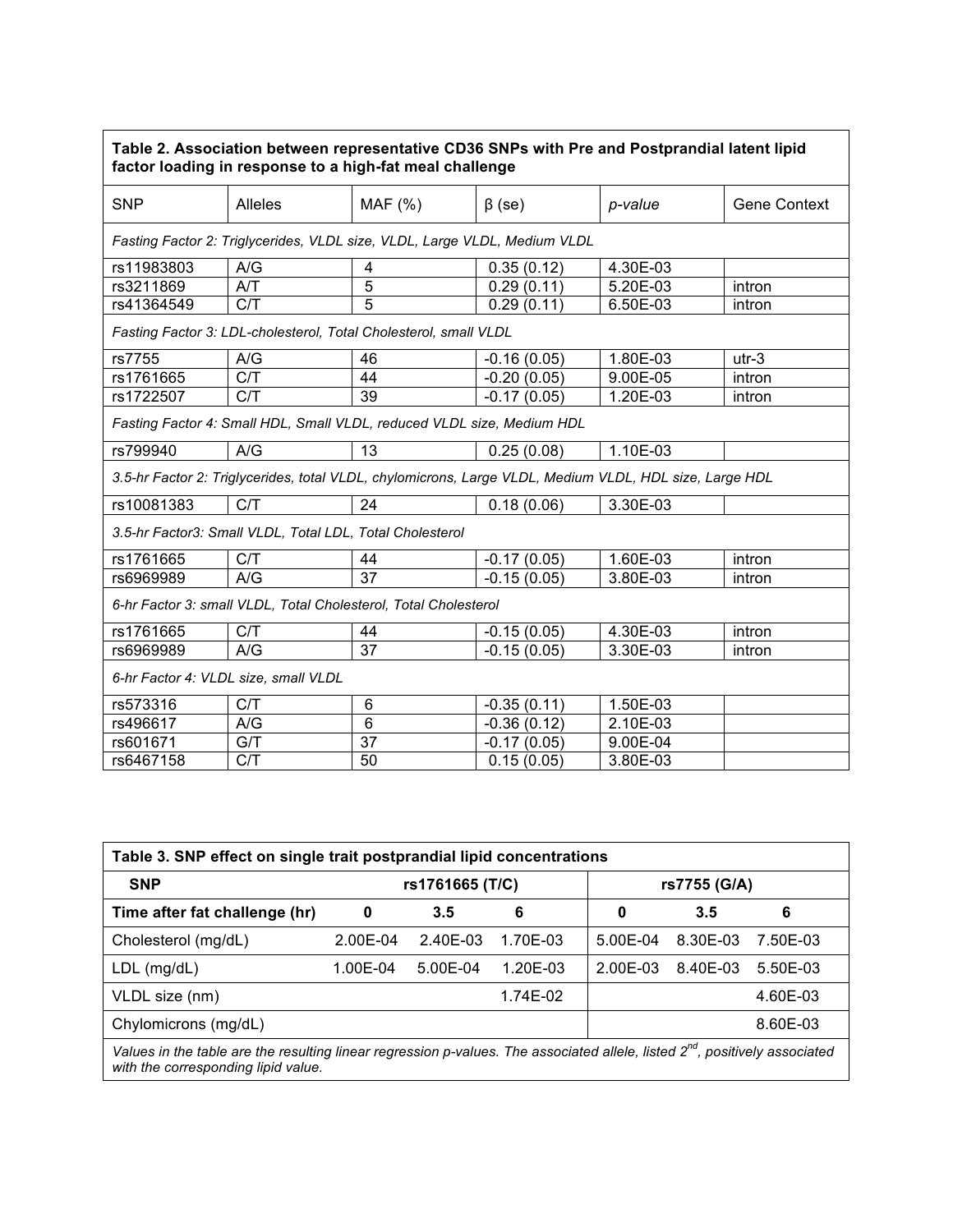The human CD36 gene has several alternative transcripts that are regulated by independent promoters and use alternative 3' untranslated regions (a short and long 3'UTR), which are important for transcript stabilization and cytoplasmic mRNA localization. These transcripts are differentially expressed in metabolically-active tissue and presumably specific confer distinctive regulation of CD36*.* We measured CD36 mRNA levels in abdominal subcutaneous fat from Caucasian female twin cohorts and found that SNP rs7755 selectively influenced expression of the CD36 long 3'UTR in adipose tissue (*Rho=0.724, corrected p<0.0001,* Figure 1), while SNP rs1761667 (a promoter SNP) associated with select 5'UTR transcript levels in adipose tissue and skeletal muscle (data not shown).



**Figure 1. CD36 alternative 3'UTR (mRNA) expression by rs7755 genotype groups.**

*CD36 mRNA levels in abdominal subcutaneous fat from Caucasian female twin cohorts shows that individuals with the AA genotype have lower expression of the alternative untranslated exon compared to noncarriers in two cohorts (Twin 1-A, n=79 and Twin 2-A, n=87). Differences in CD36 expression between the genotypes levels were examined using Spearman's rank correlation analysis, Rho=0.724, corrected p<0.0001. Expression data from the Multiple Tissue Human Expression Resource (MuTHER) project retrieved from the GENEVAR database for this analysis.*

### **Discussion, including implications and potential long-term extensions**

These studies show that multiple common CD36 SNPs not only influence fasting lipid levels as previously reported, but influence absorption and clearance of serum lipids after a high-fat meal and associate with circulating IL-2, a proinflammatory immune response molecule. We found that several of these SNPs reside in sequences recognized by pre- and post-transcriptional regulatory factors. Based on these findings, we hypothesize that these SNPs impact CD36 expression and regulation in response to dietary fat. For example, SNPs rs7755 (previously reported to associate with the risk of stroke and metabolic syndrome) lies within a microRNA recognition site (microRNAs repress translation of its target genes) and a predicted RNA-editing element (molecular process which can lead to modified protein sequences) within an alternative 3'UTR. Presumably individuals with the rs7755 A-allele respond differently to a highfat meal compared to individuals who do not carry the A-allele, as a result of altered CD36 levels and/or regulation.

Our findings with IL-2 support a pleiotropic role for CD36 in lipid handling and immune response after a high-fat meal challenge. IL-2 is a natural proinflammatory cytokine that is important for immune cell (Tand B-cell) proliferation. Adipose tissue in obesity is characterized by inflammation, including the recruitment and infiltration of macrophages and lymphocytes [13]. CD36 is abundantly expressed on macrophages in humans. In a recent mouse model study, CD36-deficient mice compared to wild-type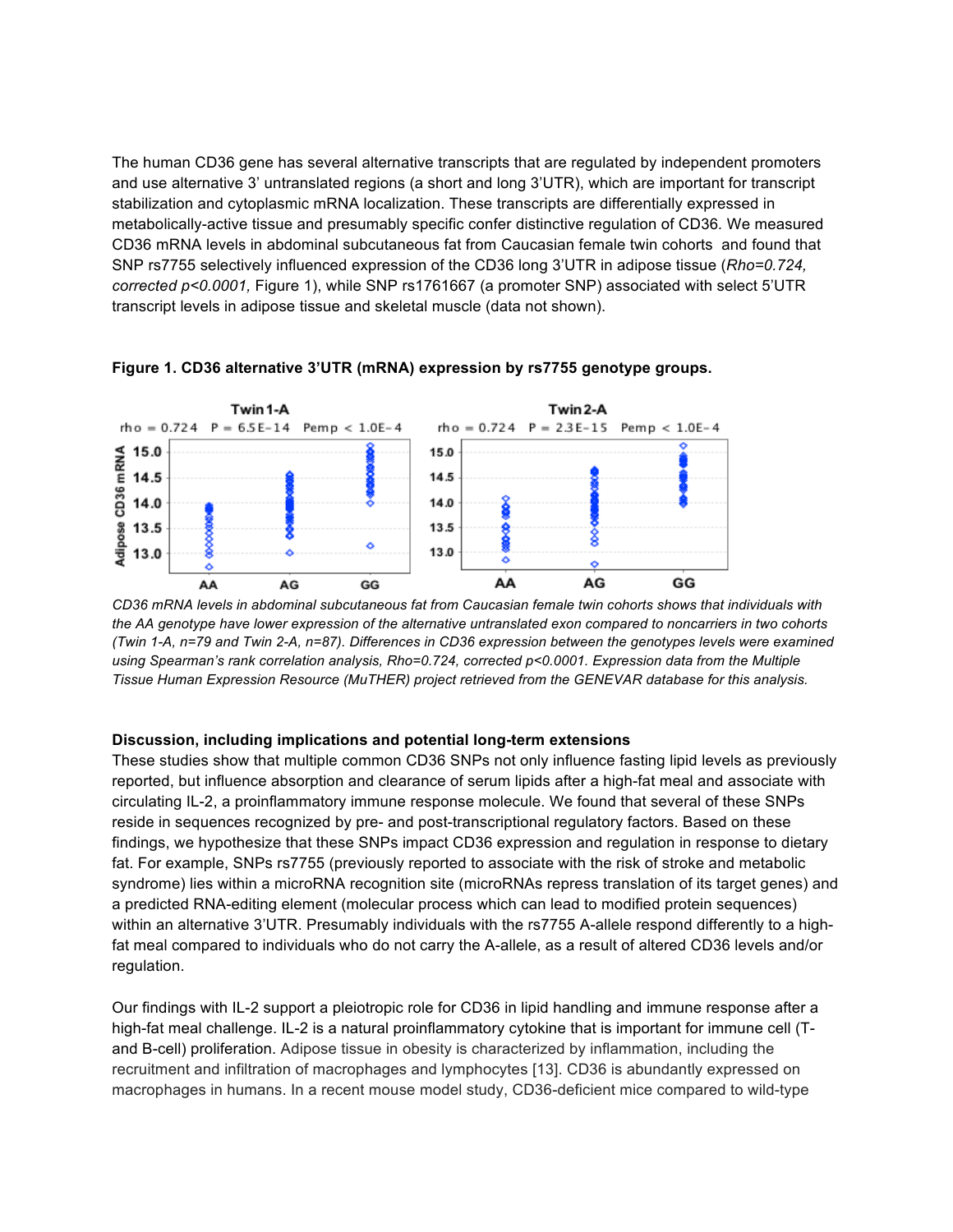mice fed a high-fat diet had reduced adipose tissue inflammation with decreased pro-inflammatory cytokine expression and macrophage and T-cell accumulation [14].

In summary, our novel findings support influence of human CD36 SNPs on blood lipids, the handling of dietary fat and on the proinflammatory effects of high fat intake. Further studies are needed to replicate the association between CD36 SNPs and IL-2 in a larger cohort. We are currently examining the regulatory effects of these SNPs on CD36 via microRNA regulation. Based on our data, it could be proposed that down regulation of CD36 might be a viable therapeutic target for dyslipidemia and to reduce the associated disease risk factors.

# **Future plans including planned grant submissions**

There is increasing awareness that the development of effective strategies for assessing disease risk or for treatment of disease will require an understanding of the influence of genetic variants. However, functional characterization of genetic disease susceptibility loci is often unavailable despite being necessary for translating their clinical significance. As a direct result of the studies described in this report, we have established collaborations with external investigators to further determine the impact of CD36 SNPs on cardiac endothelial function. Data from these studies will be included in a manuscript currently in preparation for submission to the journal *Diabetes.* Additionally, the data will be included in an investigator-initiated NIH-R01 application to be submitted February 2014 to further examine tissuespecific transcriptional and posttranscriptional regulation of the human CD36 gene and the functional impact of the disease-associated SNPs identified in this study. We hypothesize that some of these SNPs might alter tissue-specific expression and/or regulation of CD36 transcripts and impair crosstalk between various tissues active in FA metabolism resulting in abnormal lipid handling, inflammation and subsequent insulin resistance.